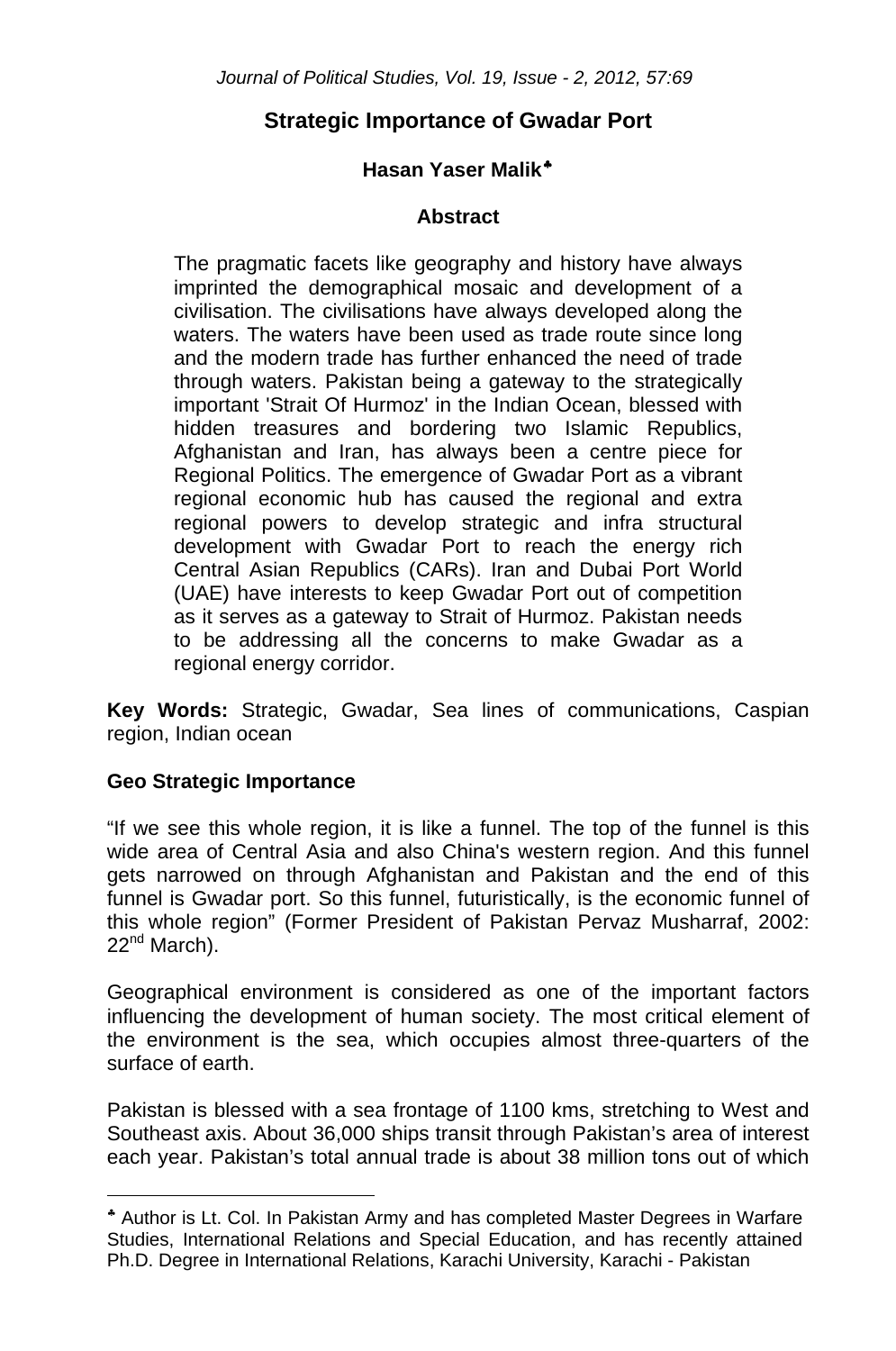95% takes place through sea. Karachi port is handling 68% whereas Port Qasim takes care of 32% of the sea borne trade. The projected rise in total trade by the year 2015 is 91 million tons. This will increase shipping activity phenomenally at the existing ports. Sea ports provide a vital link to a country with the outside world. These ports can become a main hub of commercial activity and can give a substantial rise to the economy of the country.

Pakistan has very little strategic depth from east to west; Gwadar will increase this strategic depth considerably, as a strategic port being further away from India. The additional distance of 460 Kms away from India will decrease the vulnerability of Pakistan. Gwadar will help Pakistan to monitor the Sea Lines of Communications (SLOCs) originating from the Persian Gulf and bottle neck at Strait of Hormuz. Strategically, considering the establishment of Naval Bases at Gwadar and Ormara by Pakistan, presence of Chinese Naval assets, domination of Arabian Sea at Persian Gulf by U.S 5th Naval Fleet and Indian aspiration to emerge as a Blue Water Navy will be checked. This will also establish Pak-China naval nexus to deny maneavour space to Indian Navy in Indian Ocean.

With a population of 227,984 having 12,637 sq kms area, Gwadar Port yields of its vitality for regional and extra regional key players. Gwadar has the potential to acquire the status of a center piece as a gate to Strait of Hurmoz; it can compete with the UAE ports by improving the exiting links to Caspian Region, and thus providing a better trade for route to land locked Caspian Region. Gwadar has the potential to be developed into a full-fledged regional hub and a trans-shipment port in the future. However, this unique opportunity when viewed in today's changed global environment can also be seen as a junction of conflicting interests. United Arab Emirates (UAE) and Iran may have conflicting interests in Gwadar. CARs and China have most significant economic interests whereas Chinese and United States (US) interests may be divergent in natures, so Gwadar will be a project of diverse prospects for various regional and extra regional powers. Gwadar will help Pakistan to monitor the Sea Lines of Communications (SLOCs) originating from the Persian Gulf and bottle neck at Strait of Hormuz. Strategically, considering the establishment of Naval Bases at Gwadar and Ormara by Pakistan, presence of Chinese Naval assets, domination of Arabian Sea at Persian Gulf by U.S  $5<sup>th</sup>$  Naval Fleet and Indian aspiration to emerge as a Blue Water Navy will be checked. This will also establish Pak-China naval nexus to deny maneavour space to Indian Navy and will make maritime communications safer for commercial shipping in Indian Ocean (Chaliand, 1994:835).

In case Malacca Strait is blocked by U.S Gwadar can serve as an alternate route for Chinese trade in the Indian Ocean and to West Asia. In military and strategic terms, Gwadar can help China to monitor the sea-lanes from the Persian Gulf as about 60% of Chinese energy requirements come from the Persian Gulf and transit along this sea-lane. The port of Gwadar Port can provide China a Listening Post to Observe the Indian naval activities around the Persian Gulf and Gulf of Adan.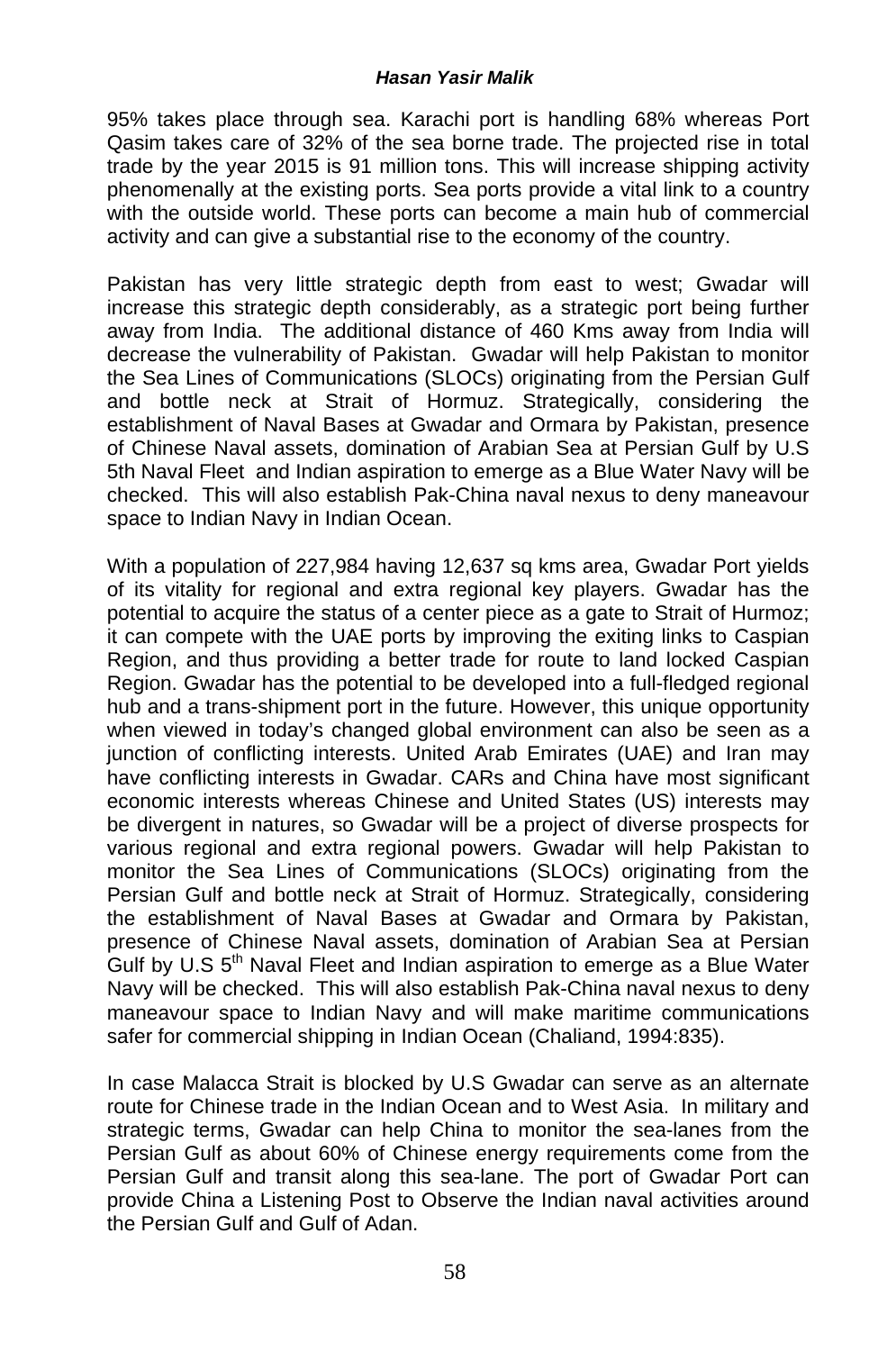Gulf States, especially UAE and Iran consider Gwadar as an emerging rival port in the region. They fear that Gwadar Port will share the economic and trade activities which other wise they can exclusively enjoy. So the interest of these countries is divergent in nature with regards to the development of Gwadar Port. The U.S interest in the energy resources of Middle East and CARs may cause strong Chinese presence near the Gulf and Strait of Hormuz and may definitely project Gwadar's strategic importance for the US. In the same contest former President of Pakistan said, *"*We all are witness to the making of history today".

The globalisation has brought trivial changes in the world economy and has led the civilization to a 'Borderless Civilization. This phenomenon has considerably increased the sea trade from, 2.37 billion tons of cargo to 5.88 billion tons of cargo moving through the sea. (Stopford, 2009:3). After years of painstaking deliberations by Government of Pakistan, Gwadar was chosen as the most suitable alternate port apart from Karachi and Bin Qasim Ports amongst eight potential locations of Keti Bandar, Sonmiani, Hingol, Ormara, Khor Kalmat, Pasni, Gwadar, and Jiwani. The port finally become functional after first commercial vessel 'Pos Glory' called on the port on March 15, 2008 (Shahid, 2008, December  $22^{nd}$ ). The port has numerous potentials, a few of them are:-

- a) Its location is close to the international SLOCs and is suitable for trans-shipment facilities.
- b) It is farthest from Pakistan's eastern neighbour and thus provides more warning time against air and naval threat.
- c) It offers natural protection against weather.
	- d) It is more suitable for capitalizing trade opportunities with energy rich Afghanistan and Caspian Region.
	- e) To give access for the development potential of heartland (Chaliand, 1994:967) and Rimland (Chaliand, 1994:969).
	- f) Gwadar Port being a gateway to the Persian Gulf at the Hurmoz Strait will offer various harbour services like show casing and storage of sea resources, shipment, transshipment, and manufacturing conveniences for regional, extra regional key players, UAE and European nations.

With the development of Gwadar port, all trade to and from CARs is definite to adopt the shortest available route via Gwadar and the trade benefits of Pakistan are expected to multiply. The proven reserves and production will have following implications on Gwadar Port:-

- a) Estimated production of dry cargo is more than liquid cargo, which means larger ships and deep sea port will prove better.
- b) Kazakhstan and Kyrgyzstan will produce more dry cargo than other CARs and Gwadar will prove to be the shortest access to warm waters.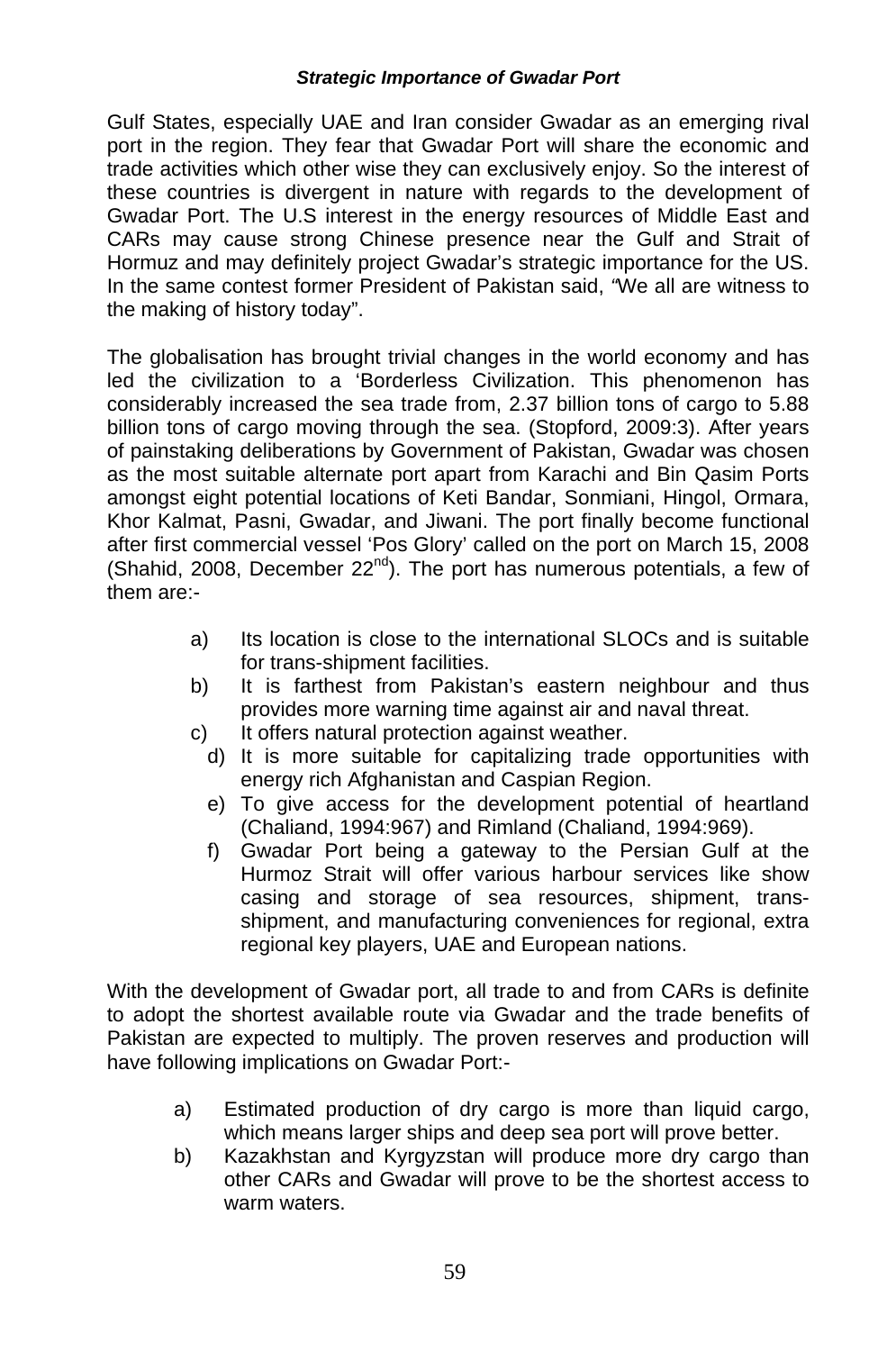- c) Kazakhstan, Turkmenistan and Uzbekistan having more liquid cargo can export it through pipelines and can have an alternate routes to Mediterranean Sea through Caspian Region which is about 1800 kms long route whereas through Gwadar it will be only 1400 kms long.
- d) Route to Mediterranean Sea passes through Russia which is a point of concern for Europe, Kazakhstan, Uzbekistan and Turkmenistan.
- e) European nations are striving to reach this mineral rich region through Caspian Region earlier than other key players through Gwadar and Afghanistan.

## **Project Development Plan**

Master Development Plan of Gwadar Deep Sea Port includes development of an area over 18,600 hectares of land for various project schemes and structures including:-

- a) Expansion of port over an area of 400 hectares.
- b) Export Processing Zone of 47000 acres located on land adjacent to the port in East Bay.
- c) Special Industrial Zone of about 4,000 hectares lying to the north of the town.
- d) Oil refinery of 1,000 hectares located to the north east of the town.
- e) Residential area of 400 hectares stretching north of the existing town along Western Bay.

## **Economic Update of Project**

China's Harbour Engineering Company undertook this joint venture at an initial cost worth U.S \$ 300 million. Pakistan had to pay an amount worth U.S \$ 50 million and the remaining amount was has been be paid by China. The project has been leased to Port Singapore Authority. U.S. companies were competitive in providing the port with cranes and crane components, forklifts, tractor and trailer units, unloading system, conveyor system, security and environmental equipment. As per memorandum of understanding China, Pakistan and Central Asian Republics have already planned an extensive development of communication infrastructure from Caspian Sea in west to Xinjiang in the east, converging at the Gwadar Port in the south.

- a) The Pakistan Government will not be able to provide all the means required to implement the project alone. Private sector will have to participate actively for undertaking various developmental activities
- b) Involvement of foreign investors will certainly be required as Pakistan will not be able to provide all the economic resources required for this giant project. China is involved in the port development. Similarly for development of road from Gwadar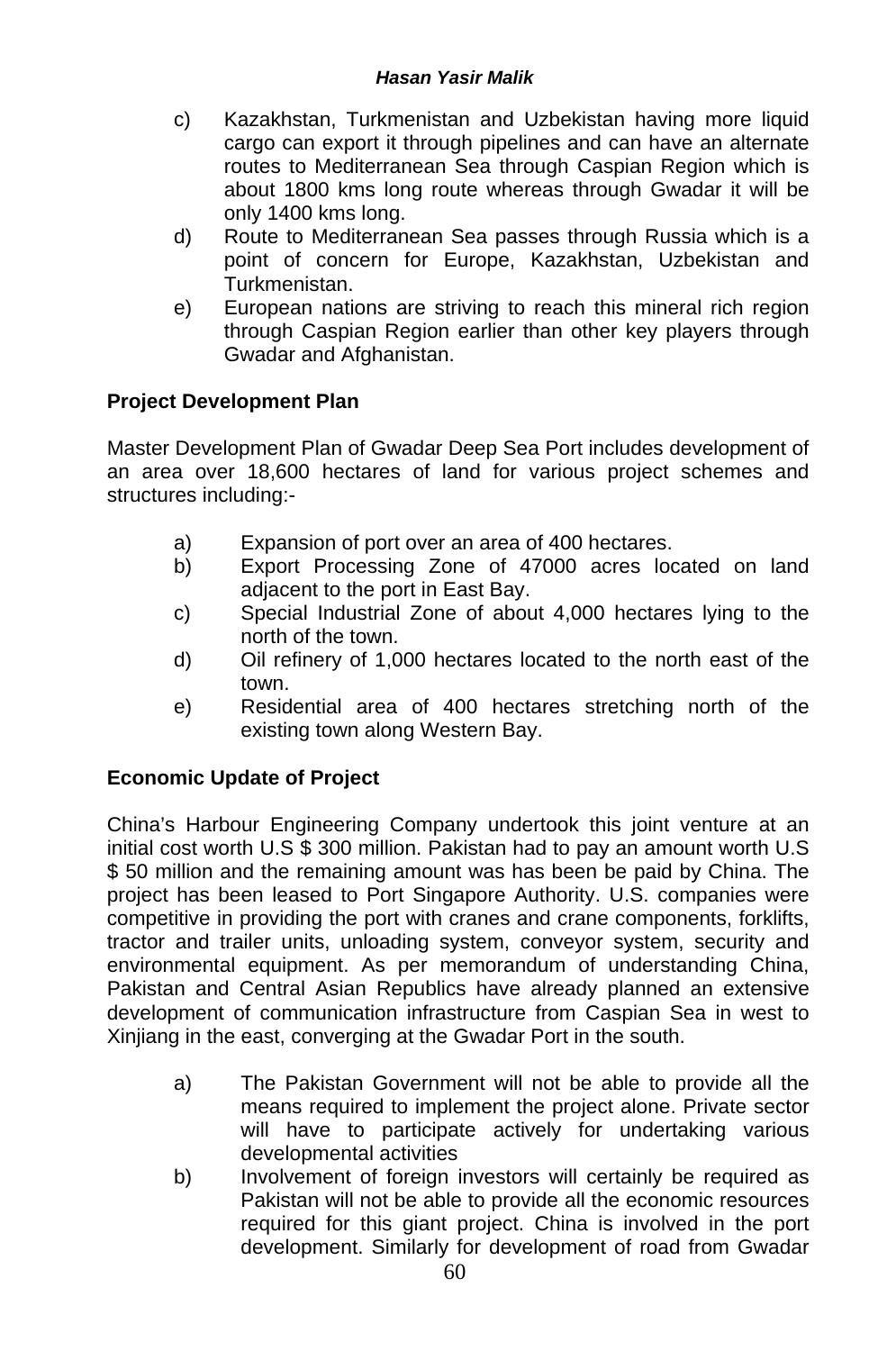to Afghanistan and onwards to CARs, Islamic Development Bank has provided U.S \$ 100 million.

c) The Asian Development Bank basing on an exhaustive study has reflected Gwadar Deep Sea Port as an alternate to Dubai Port World (UAE) as it is out of the choke point (Strait of Hurmoz) and can handle larger cargo 'S' class ships and oil tankers.

### **Interests of Key Players**

Strategically Gwadar holds a dominant position in the Gulf Region as part of the 'Great Game (Bhonsle, 2006:123). It has enormous potentials to emerge as a regional hub and a future trans-shipment port. However the changed environments have a few concerns for the global key players to exploit its potentials to the fullest.

### **Chinese Interests**

Chinese naval presence at this critical choke point of Gulf can not only check the INDO-US domination of Indian Ocean (Nixon, 1992:63) but can also strive to achieve its aim of being a naval power (Yeuh, 1972:40). Apart from the utilization of port an existing land link can be of help to China in improving its ever expanding trade to Central Asia, Middle East and Africa, as it will reduce the sea distance to 2500 kms instead of 10000 ( Khalid, 2009:8). Gwadar offers China, a tactical position in the energy rich Caspian Region thus, affording a substitute trade route for the western Xinjiang province, thus utilizing it as a trade route through Gwadar Deep Sea Port. Chinese's economy is expanding at the rate of about 9% every year with trade volume of U.S \$1.76 trillion and GNP ranging up to 7.3%. China has foreign exchange reserves of U.S \$ 600 billion. China produces 70% of world photo copiers, micro wave ovens, CD players, shoes and toys. Having such a strong and a potent economic growth rate China is expected to be the world leading economy in year 2025. Its growing economic needs are re-defining its fiscal procedures to encompass several countries for a progressive and a pragmatic economic development by enhancing the permanent buyers in international arena for her products. To be a potent member of World Trade Organisation (WTO), the foreign and economic policies being followed by the Chinese Government are cogent and well executed. A Chinese effort to lay more emphasis on regional economic developments and foreign realignments highlight's its focused intent to be an economic power. Since the Russian downfall Chinese government is persuading its pragmatic, focused and determined policies in a passive manner to be a recognised as a world power in times to come.

China has provided an all-out assistance for the development of Gwadar Deep Sea Port to Pakistan thus, strengthening the vital geo-strategic ties with each other in an expanding global village. As it is rightly said that "the Pak-China friendship cannot be seen in the context of dollars and pounds" , and it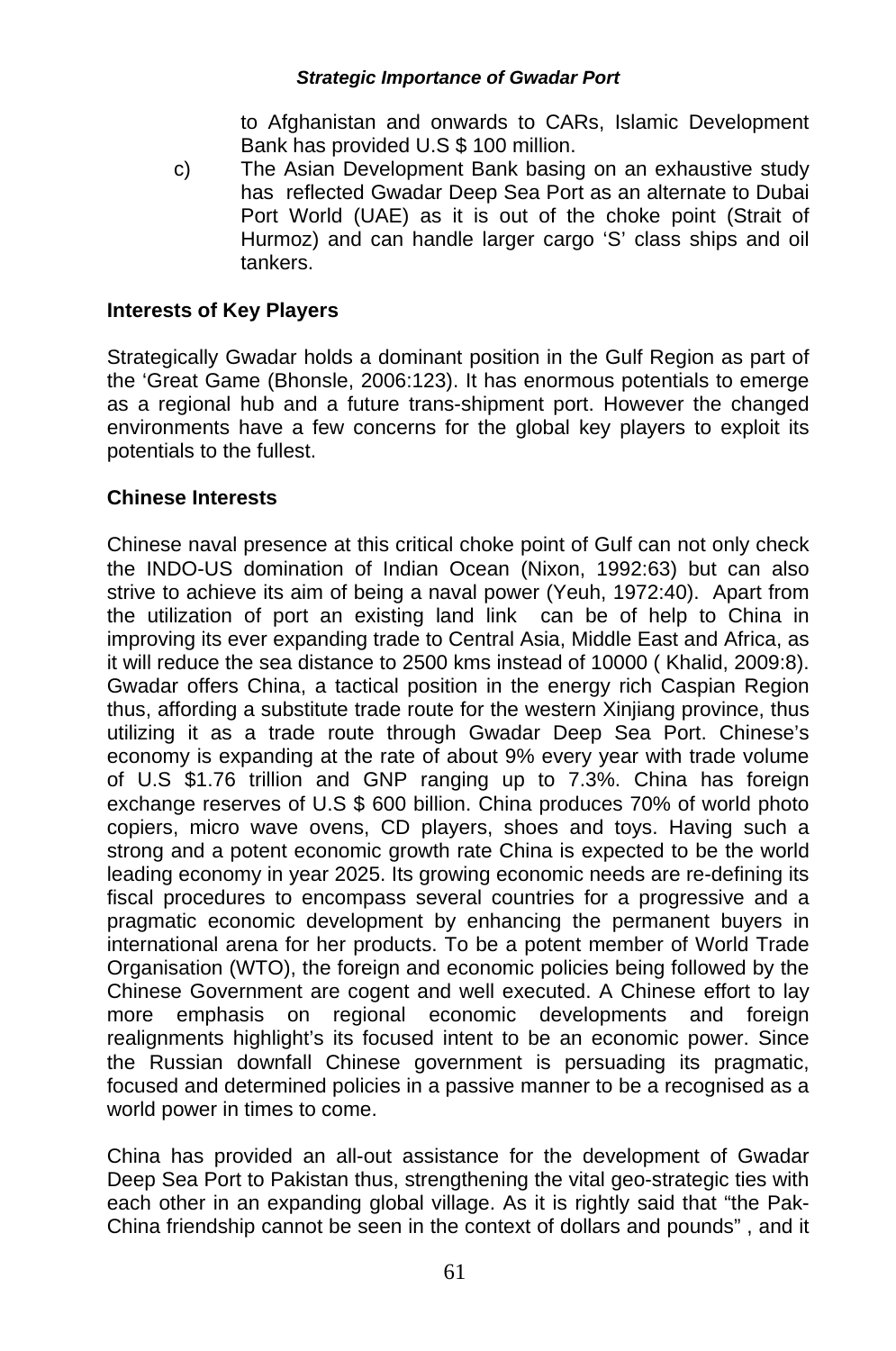would not be fair to suspect the Chinese interest in the Gwadar project but on the other hand China is likely to benefit from the Gwadar project. Numerous strategic and economic aspects of Chinese interest in this project are explained below: -

- a) Xinjiang is China's largest and yet most sparsely populated province. Xinjiang shares borders with Pakistan, Eastern Central Asian Republics and Afghanistan. The Uighurs the ethnic Turks in the western Muslim dominated Xinjiang province basing on, religious, cultural and language differences from the Han majority have called for right of selfdetermination. Considering the facets like its neighbourhood to the Muslim Central Asian Republics, the presence of a nuclear test site of Lop Nur, Its access to warm waters through silk route and the presence of oil, Chinese government has adopted the policy of 'Go west' for the economic development of Xinjiang province. The Gwadar port is very prudent for the Chinese economy especially for the economic development of its south western Xinjiang Province. It provides China with an option to utilize the shortest approach to the Persian Gulf and Gulf of Aden, only by traversing 2500 kms on an existing Silk Route. This approach will also be taken as an economic opportunity for the struggling Uighurs, which in turn can improve the relations of neighbouring Muslims from two countries.
- b) The Gwadar Port can provide the Chinese with a listening post to observe the naval activities of USA in the Persian Gulf 460 km further west of Karachi and away from Indian Naval Bases of Gujrat and Mumbai.

In military and strategic terms, Gwadar Port can help China to monitor the SLOCs from the Persian Gulf as about 60% of Chinese energy requirements come from the Persian Gulf and transit along this approach. Chinese naval presence is likely to improve Pakistan's coastal defence. Rolling out ceremony of JF-17 air craft built indigenously with help of reliable and trusted friend China on November 23, 2009 is an evidence of deep rooted trust between Pakistan and China.

The Indian activities in the Persian Gulf and Gulf of Aden have always been an eye sour for the Chinese's. Zhao Nanqi, director of the General Staff Logistics Department of the Chinese Navy issued a top-secret memorandum explaining the People Liberation Army's strategic plans to enhance control over Pacific and the Indian Ocean in accordance with the "high-sea defence" policy by pursuing its 'string of pearl strategy'. Zhao stated that "We can no longer accept the Indian Ocean as only an ocean of the Indians". A naval base at the mouth of the Indian Ocean will help China in checking the Indian hegemonic designs in the region. The prudent Gwadar Deep Sea Port has emerged as a most appropriate and direct approach to markets of the Gulf Region and Africa. Through the existing route passing through South China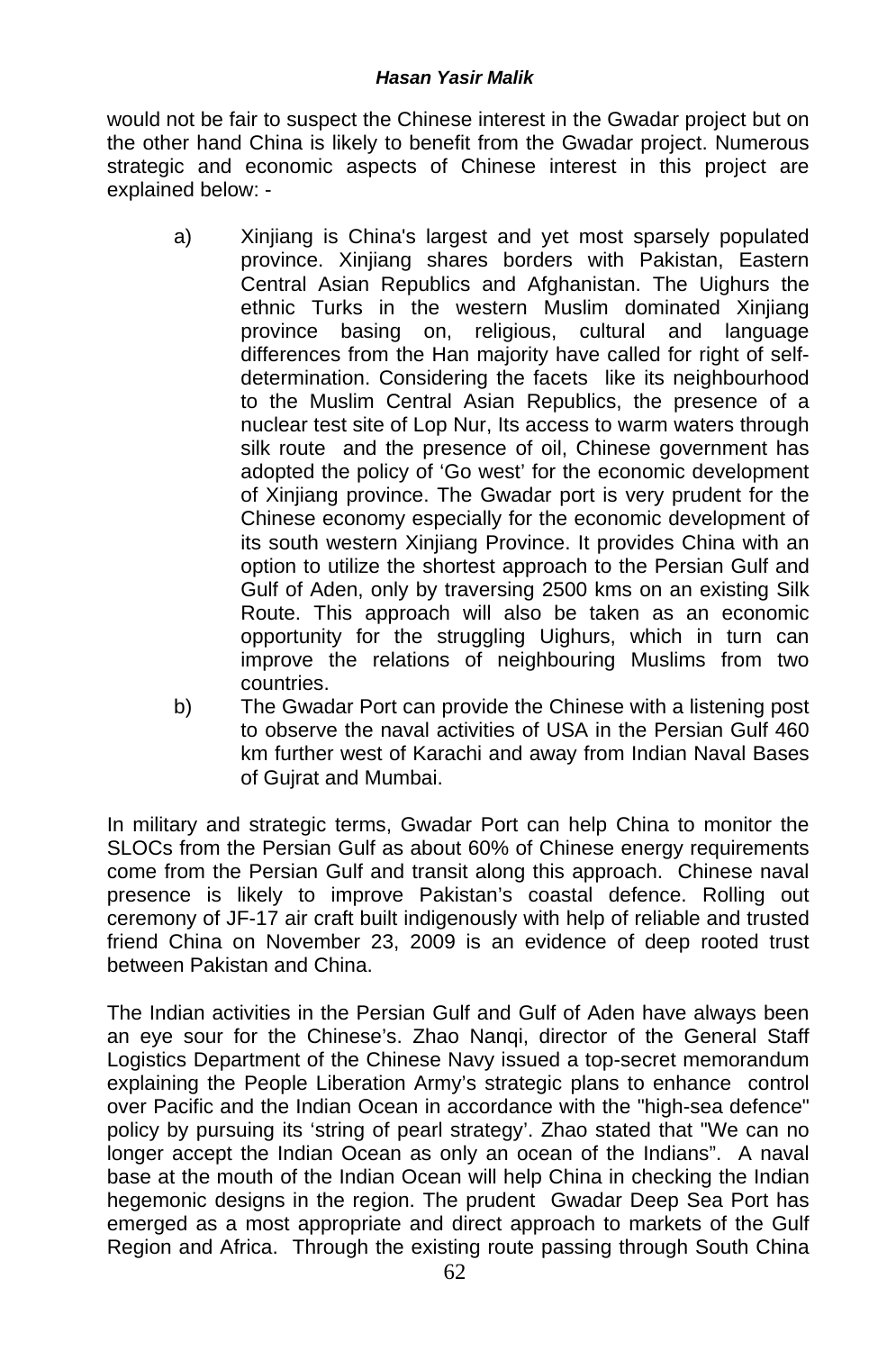Sea, Pacific Rim, Strait of Malacca and Sri Lanka, Chinese vessels will have to cruise about 10,000 kms and through Gwadar the distance will be reduced to just about 2500 kms. Presence at Gwadar would help China to keep track of oil transportation in Persian Gulf. Gwadar Port is an alternate for China if the route through Malacca strait is denied to her for access to Asia, Europe and Africa.

### **Interests of CARs**

Central Asia and South Asia, encompassing Caspian Region, Central Asian Republics, Afghanistan and Iran and the energy-rich 'lake' called the Caspian Sea, is a significant region because of its huge monetary prospective and geographically vital positioning, which has formed the region as a centre piece in the international arena. The energy rich Caspian region has become an opportunity among the regional and extra regional key players to 'Treasure Hunt'. Presently every country is trying to get maximum out of the treasure. In the present scenario basing on the resources the Central Asian Republics are making an effort have a progressive economy and foreign policy and on the other hand the regional and extra regional key players are endeavouring to share as much as possible from the emerging Central Asian economies. CARs needs to settle maritime borders of Caspian Sea as it remains an object of continuing debate between Turkmenistan, Iran and Uzbekistan and Azerbaijan (Blank, Stephen J, 2009:1).

The CARs need economically feasible pipeline itineraries. The CARs, besides their utter unwillingness are still dependant on Russia (Blank, Stephen J, 2009:2). In order to shun away the effect of Russian influence and to strengthen their economy by exporting their abundant mineral and oil resources these countries need an outlet. There are two routes available to them, one passing through Iran (Chabahar) and the other leading through Pakistan (Gwadar). Due to prevalent international environment, western countries are not in favour of the trade route through Iran; hence Gwadar emerges as a more viable alternate port.

Pakistan was quick to realise the potentials of the CARs and establish diplomatic and trade relations, and has been eager to show a higher profile in this region. It also revived the old Regional Corporation for Development (RCD), extending its membership to CARs and the Economic Cooperation Organization (ECO) in an effort to build a framework for closer economic links. Pakistan has always been eager to help these states and provide them an opening into the Arabian Sea, which obviously is the desire of all these states. Few facets due to which Gwadar emerges significantly for the CARs are:-

a) The Caspian Region is in need of a suitable route for pipeline approaches and Gwadar as a gateway to Strait of Hurmoz is the most suitably option.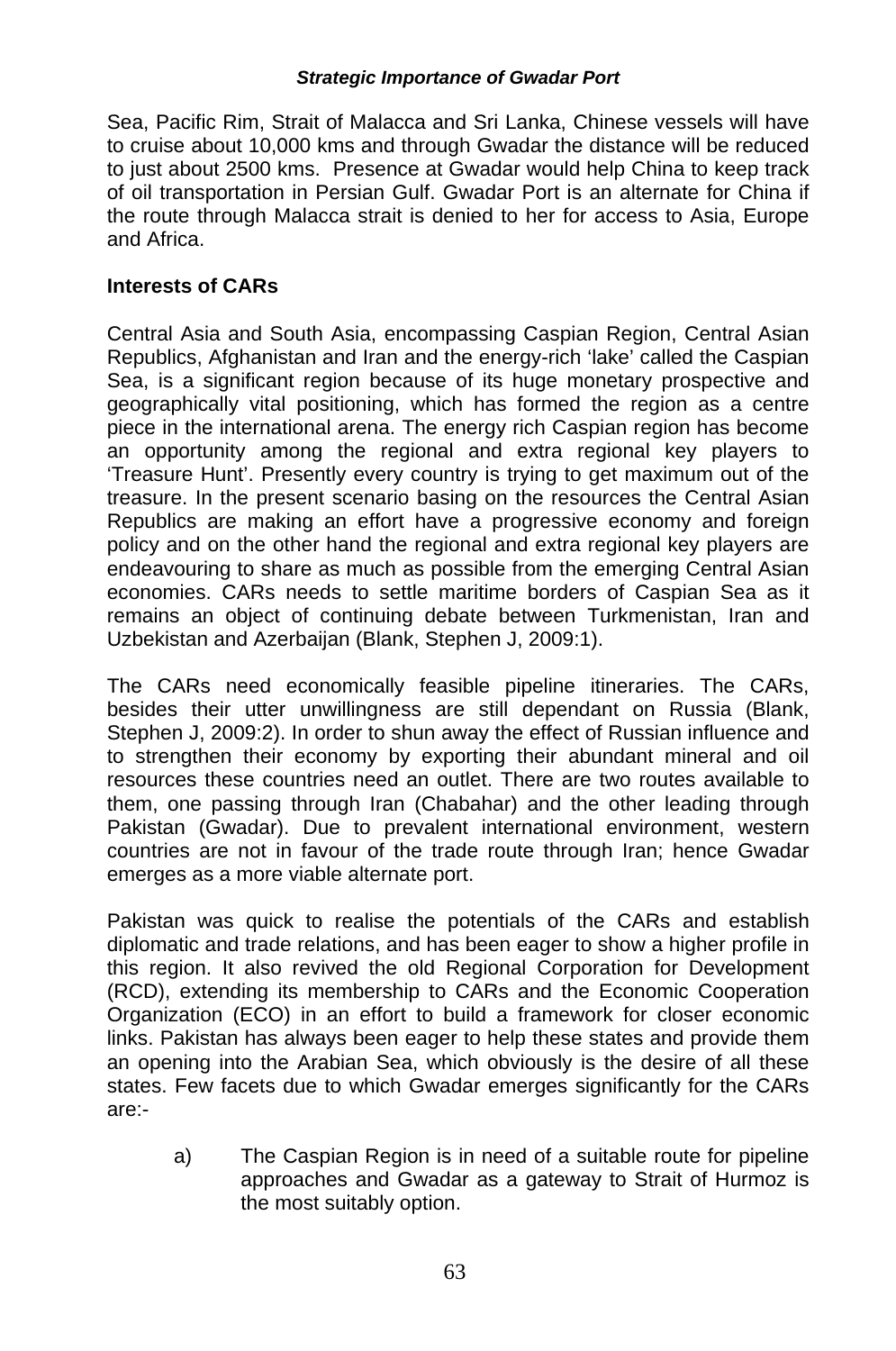- b) In order to bridge the geographical gap Turkey proposed to establish a railway link between Central and South Asia (India), the proposal failed because of the terrestrial limitations. In the present global circumstances and availability of Silk Route Pakistan appears to be the best option.
- c) The CARs are still dependant on Russia, mainly because of the old Moscow based communication grids which control international mail, telephone, telegraph links and other communication infrastructure. Russia was and is still alarmed by the possibility of cheap Central Asian gas for European market because it would compete with Russian gas giant Gazprom (Ghaleb, 2009:65). In order to get rid of Russian influence and to strengthen their own economy by exporting their abundant mineral and oil wealth, besides the Caspian Sea there are two routes available to these countries, one passing through Iranian Chabahar Port and the other leading through Pakistan. The western oil exploring companies are not in favour of the trade route through Iran; hence Gwadar emerges as most viable port.

With the development of Gwadar port, all trade to and from CARs is definite to adopt the shortest available route via Gwadar and the trade benefits of Pakistan are expected to multiply. The proven CARS reserves and production will have following implications on Gwadar Port:-

- a) Estimated production of dry cargo is more than liquid cargo, which entails requirement of larger ships and thus deep sea port will prove better.
- b) Kazakhstan and Kyrgyzstan will produce more dry cargo than other CARs and Gwadar will prove to be the shortest access to warm waters.
- c) Kazakhstan, Turkmenistan and Uzbekistan having more liquid cargo can export it through pipelines and can have an alternate routes to Mediterranean Sea through Caspian Region which is about 1800 kms long route whereas through Gwadar it will be only 1400 kms long.
- d) Route to Mediterranean Sea passes through Russia which is a point of concern for Europe, Kazakhstan, Uzbekistan and Turkmenistan.
- e) Western route for liquid cargo pipeline to Pacific Ocean through South China Sea Port is 1400 kms long.
- f) European nations are striving to reach this mineral rich region through Caspian Region earlier than other key players through Gwadar and Afghanistan.
- g) The investment for liquid cargo passage through pipeline via Gwadar, Caspian Region and China will be 2 to 2.5 billion U.S \$, 3.3 billion U.S \$ and 35 billion U.S \$ respectively.
- h) The investment and distances for gas pipelines are more or less same as of oil pipelines.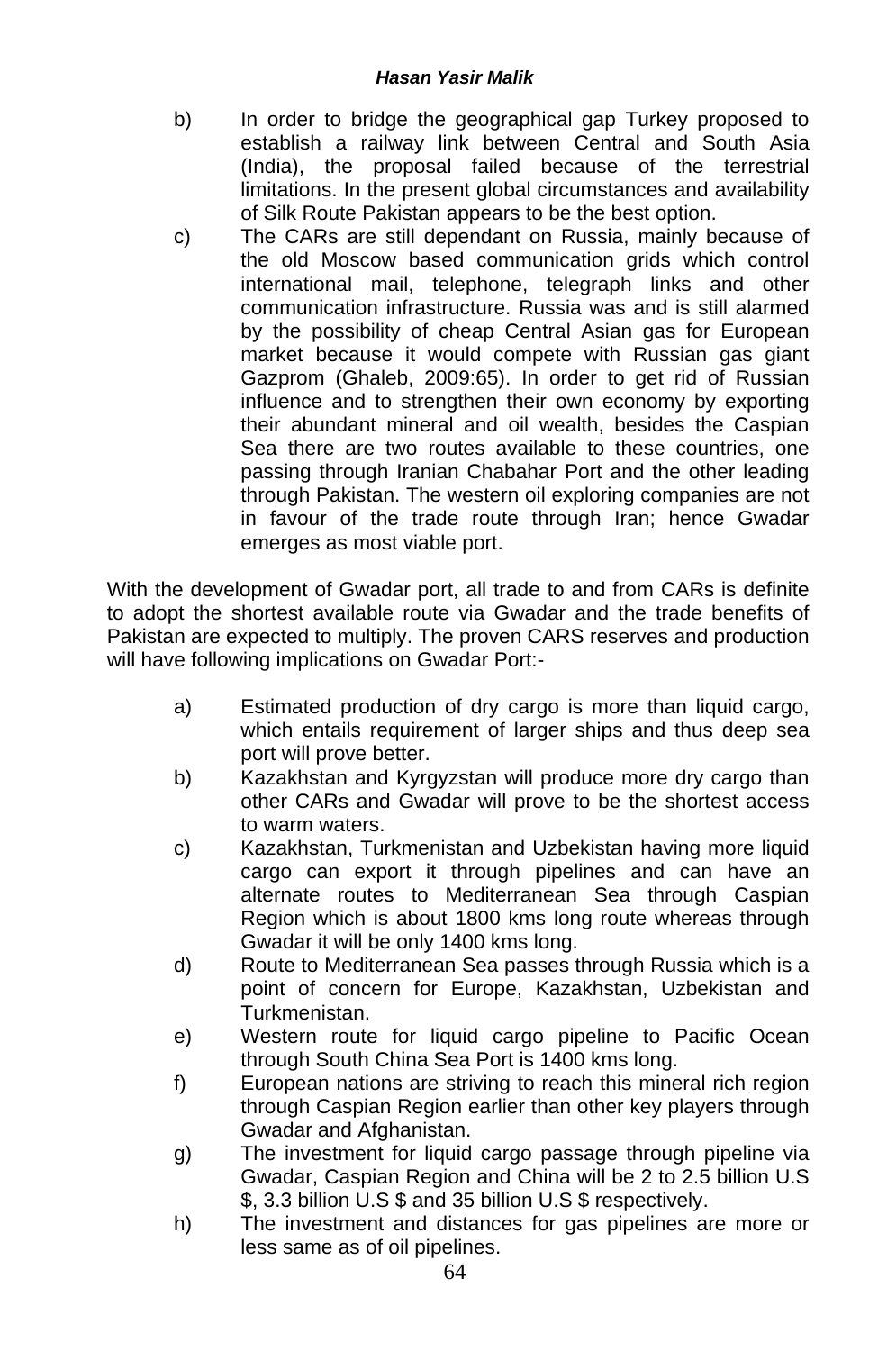The facts proving the above mentioned implications are appended as under: -

- a) Russia is interested to establish gas and oil pipelines in Northern region passing through Caspian Sea, port of Novorossiysk and Baltic Sea to Europe to avoid possible U.S and Islamic pressure.
- b) Kazakhstan in order to make timely use of its natural oil & gas resources coupled with limited investment would like to link up to the existing pipeline network of Gazprom in the North.
- c) Azerbaijan being member of common wealth of Independent States (CIS) would prefer the western route passing through port of Baku, Black Sea and Ceyhan port to Europe.
- d) Turkey and Georgia are also in favour of western routes. Turkish western pipeline from Baku to Turkish Mediterranean through Ceyhan port at the cost of U.S \$ 3 billion is a point in case.
- e) Another suitable route to the warm waters of Indian Ocean is through the Iranian Chabahar Port, which due to the recent sanctioned imposed by the USA seems to be a far cry.
- f) China has adopted an approach to combine western and southern access to warm waters by establishing oil and gas pipeline from CARs to Silk Route (via Pakistan) through Xing Yang province. Trans Asian Gas pipeline and China – Kazakhstan oil pipe line are points in case.
- g) The U.S oil giant 'Unocal' proposed construction of an oil pipeline called as Turkmenistan- Afghanistan-Pakistan-India (TAPI), which further highlights the strategic value of Gwadar Deep Sea Port.

## **Interests of Afghanistan**

Afghanistan has been gifted with a number of natural resources. These resources are not fully exploited and the process is unlikely in the near future too. On the other hand Afghanistan currently has few exports i.e. steel, agriculture, textiles, etc. It is most likely that the country will be dependent on the imports and the aid from the donor nations, for which it had to depend on a transit agreement with Pakistan (Matinuddin, 1991:308). Whatever the likely imports or the exports, Pakistan can benefit from them by providing a safe transit route through Gwadar. A few facets which will influence the significance of the Gwadar port for Afghanistan are as follows:-

- a) Gwadar provides the shortest possible access for Afghanistan to the Indian Ocean and is most cost effective.
- b) The local Pashtuns have religious, cultural and economic linkages with Pakistan.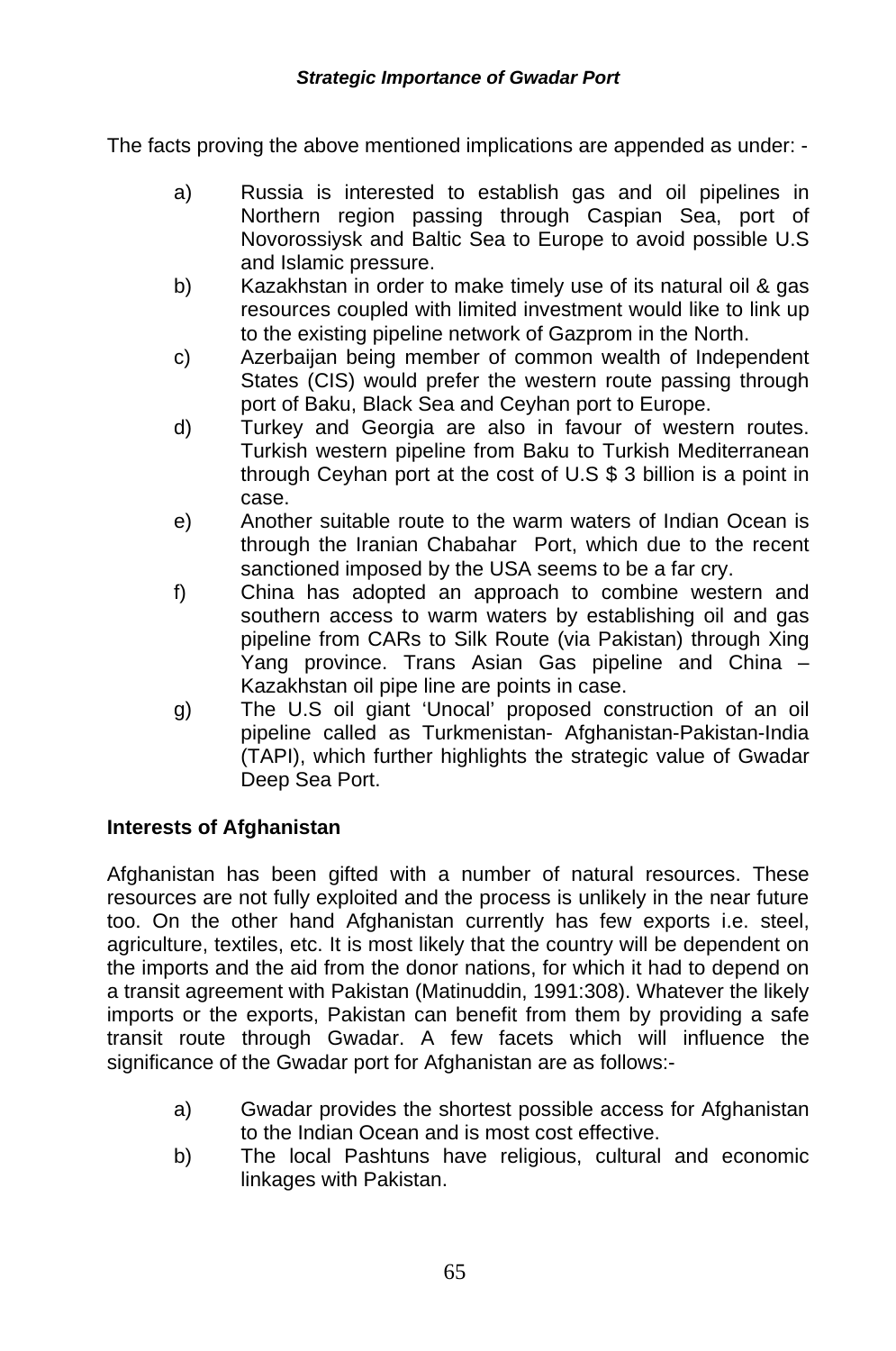- c) For a developing and a landlocked country like Afghanistan, which is in need of immediate access to warm waters Gwadar appears to be a most suitable opportunity.
- d) The U.S would like that the Afghan trade should be routed through Pakistan and not through Iran.
- e) Afghanistan will get all the port related amenities, warehousing services, transit conveniences and import opportunities.

Since the end of World War-II U.S occupied a place of importance in the Afghanistan's economic and social development. Afghanistan believed that good and active relations with U.S were not only important for the economic and social development but also for the maintenance of their policy balance (Ghaus, 152).

The success of Gwadar port depends upon its usage by Central Asia, South Asia and China in this respect, cooperation with Afghanistan is perilous. Gwadar Port has the potentials for harmonising cultural and economic ties among the people. Although presently a war ravaged country, it has every potential, both in terms of human and natural resources to improve its economy through this port. Trade from CARs is also dependent upon peace in Afghanistan. According to an estimate, CARs contain up to 250 billion barrels of petroleum and largest gas reserves. Caspian Region has plenty of Other mineral. As the fossil fuel reserves elsewhere are rapidly depleting the fuel hungry world is focusing on this region. A number of dream pipeline projects are already at various stages of development, including the one that would pass through Afghanistan and Pakistan to reach the warm waters through Gwadar.

## **Persian Gulf**

Persian Gulf countries are the pivot of the world's oil trade. They share two third of international oil trade. Besides the exports in the oil sector, the Gulf region has very few exports and is largely dependent on the imports from around the world. Other than these imports the region is now developing in the re-exports with Iran and India. Considering the above mentioned facts the Gwadar port, due to its location, will be significant to the Gulf region because of the following reasons:-

- a) Oman, the next door neighbour, is likely to profit most from this project by capitalising on the trade from China and the CARs. Therefore, Oman's Government is taking a lot of interest in the project.
- b) Millions of dollars grant to take up various development schemes are in the pipe line. An electric power house is being constructed with an amount worth Rs 50 million (equivalent to U.S \$ 0.80 million).
- c) The Gwadar Port complex will be able to provide the services of showcasing, Storage, trans-shipment, transportation, and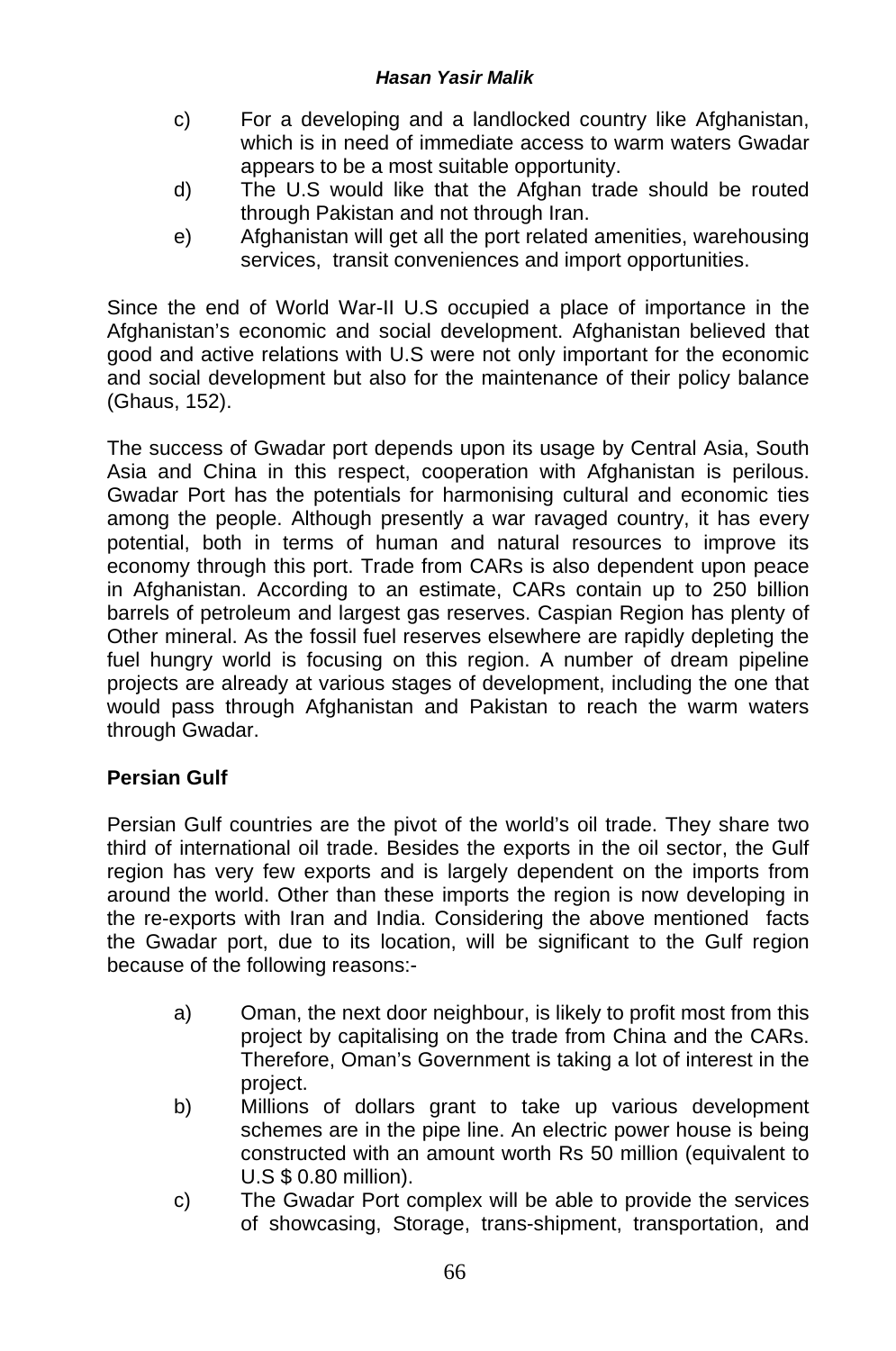coastal employment, saleable market and manufacturing openings for worldwide export-import opportunities.

Although the Western nations are not part of the region, but this port is strategically important for them as well due to the following reasons:-

- a) The energy reliance of the European monetary alliance led by the U.S necessitates Caspian Region to be interconnected and combined to the worldwide marketplaces via a dependable and harmless trade way that evades its passageway through Iranian or Russian land. Politically required and parsimoniously desirable course. The European monetary alliance also points at the Arabian Sea, passing through Afghanistan, on the coastlines of Pakistan.
- b) Afghanistan has the option of using the trade route through Iran, which is contrary to the U.S interest; hence route through Gwadar would be a more viable option.
- c) To counter the growing Chinese presence in the Indian Ocean.

## **Asian Interests**

Iran is having real concerns over the development of Gwadar port for its close proximity to Iranian ports of Chahbahar and Bandar Abbas. Gwadar port can generate a commercial rivalry, which can be exploited by India. Besides her concerns Iran has taken the initiative by establishing an oil refinery at Gwadar in order to share the trade, transit and strategic potentials. The SAARC agreement of financial growth and collaboration accentuates fast-tracked economic development, upgrading the quality of life, wellbeing, education, human resource improvement and poverty mitigation. The region includes one of the prime marketplaces in the global village. Pakistan with its contemporary transportation amenities and sea ports will also supplement development efforts of the SAARC countries. The Gwadar port will enable Pakistan Navy to uninterruptedly observer the expanse of Arabian Sea for suitable retort to any hostile activity. The current involvement discloses that during the tautness epoch, India had endeavoured to lurk Pakistani imports originating from Southeast. Implementing a similar approach by intimidating Indian SLOCs for quid-pro-quo reaction is equally vital (Latif, 2007:47). "Due to its strategic location the Gwadar port will become a major port of the region" and will be able to provide the trans-shipment and ware housing facilities to the South East Asian Countries.

## **Conclusion**

Both military and economic power now depends upon oil (Nixon, 1980:71). In military and strategic terms, Gwadar will help Pakistan to monitor the SLOCs from the Persian Gulf. Gwadar is of strategic importance, lying across the SLOCs emanating out of the strategic choke point of Hormuz, from where 13 million barrels of oil is transported daily (Dawn, 2008). Globally, from the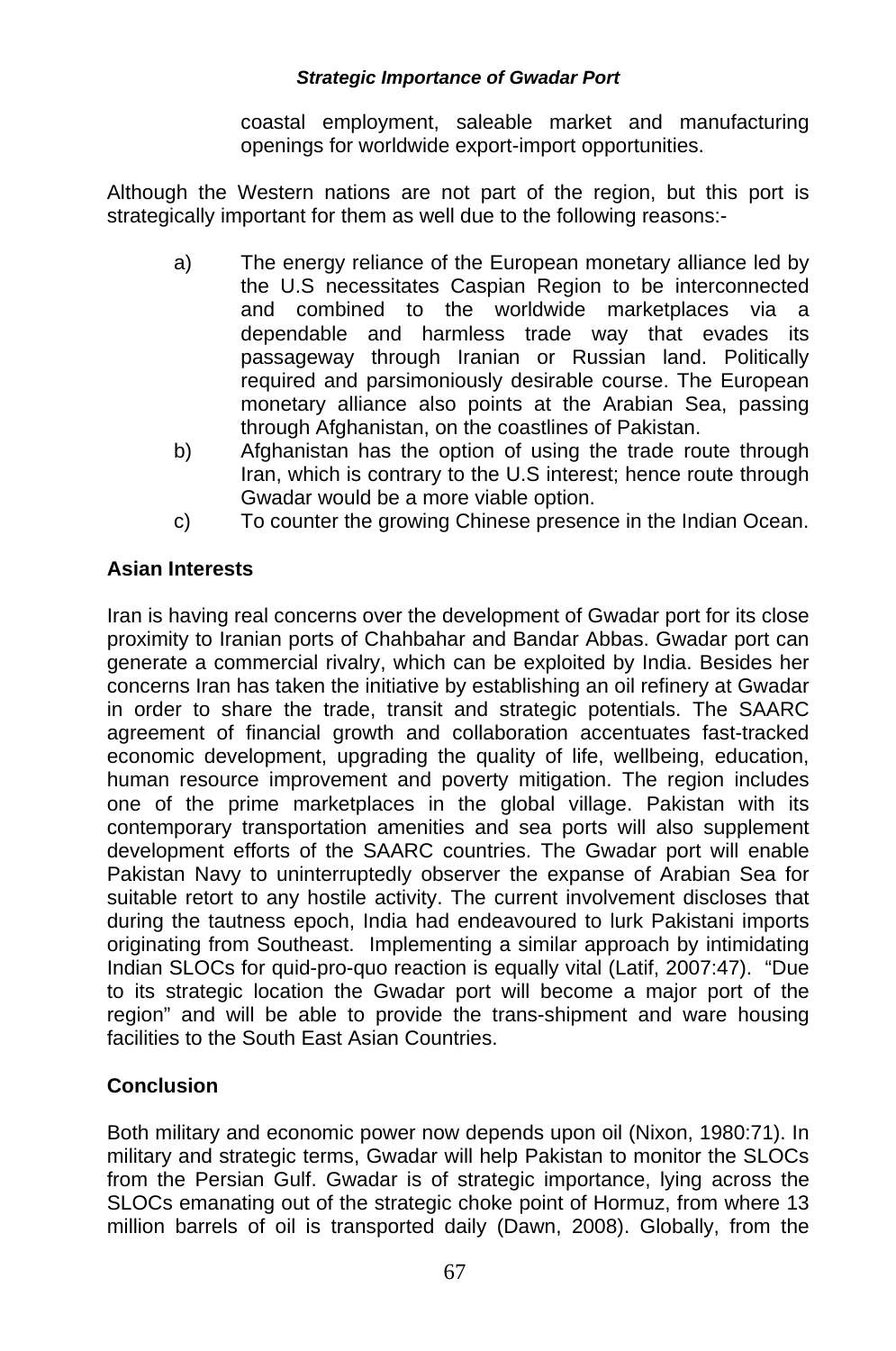waters of Gwadar one can regulator the whole Indian Ocean with trade courses of far eastern countries, Pacific Rim and Persian Gulf Region. Pakistan will be able to prevent any 'bottling' of its navy as was witnessed during the Indo–Pakistan conflict in 1971 and also during the Kargil crisis, by developing Gwadar. The port will afford strategic depth to Pakistan's marine assets, both commercial and military. Gwadar Sea Port is not only providing strategic depth to Pakistan but will surely bring in prosperity for entire region.